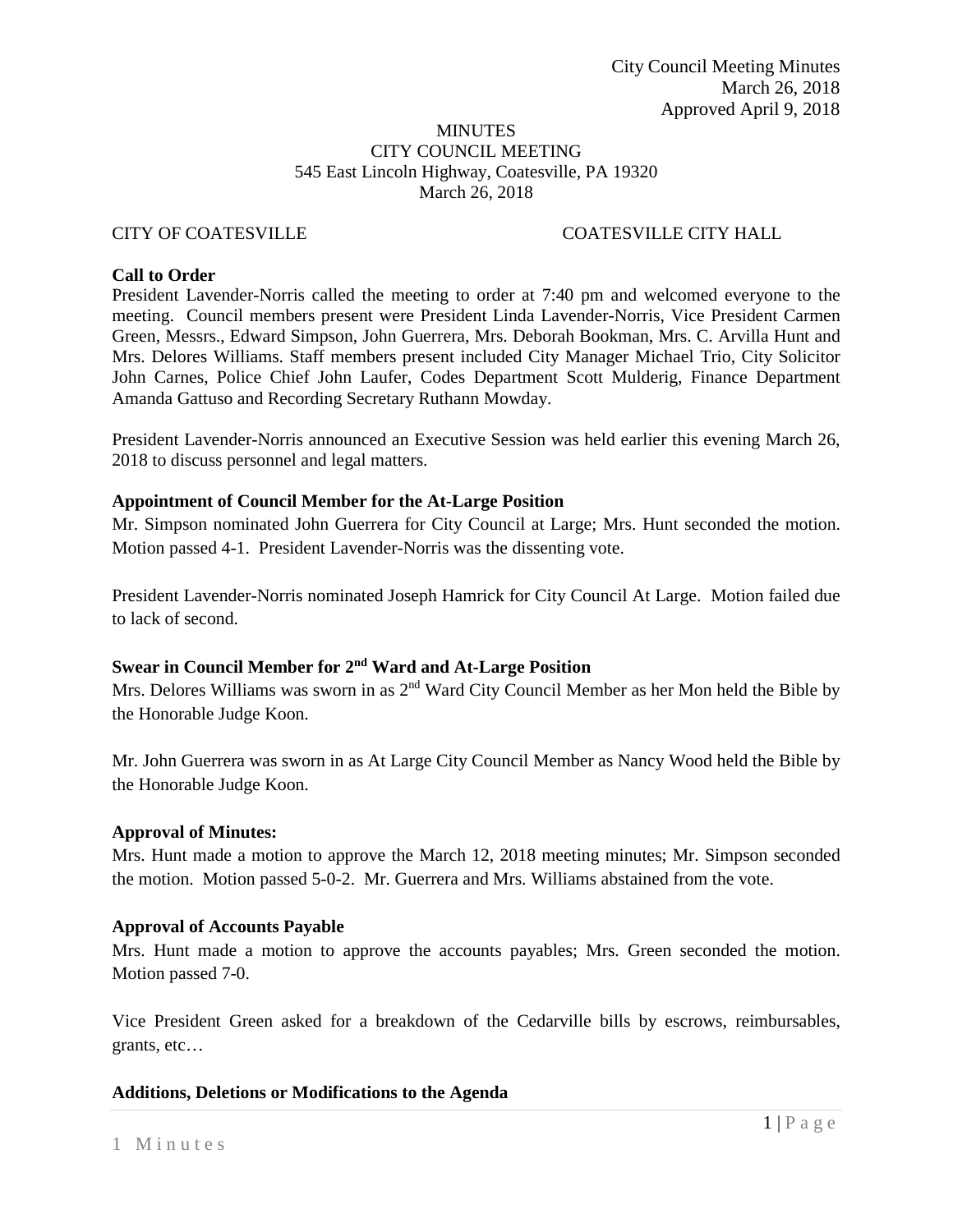Mrs. Bookman made a motion to delete Presentation 1) Latifah Lamb and add Freedom Life Helicopter Candy Drop as a presentation and delete Discussion items 1 & 2; Vice President Green seconded the motion. Motion passed 7-0.

## **Presentations**

1. Freedom Life, Gabriel Draper – Helicopter Candy Drop

Mrs. Draper explained the helicopter will not be dropping the candy over the kids. The children will be held back until after the candy is dropped. Should the kids run out the helicopter will stop dropping the candy and move on. The insurance information has been provided to the City from the Church and the Helicopter Company.

# **Citizens' Hearings –** *Regular Action Items Only* **(3 Minutes)**

There were no citizen's comments on regular action items only.

# **Regular Action Items**

1. Helicopter Candy Drop

Vice President Green made a motion to approve the Helicopter Candy Drops with conditions; Mrs. Bookman seconded the motion. Motion passed 7-0.

2. Receive and consider conditional offer of employment for Part time Police Officers

President Lavender-Norris announced the Civil Service Commission has provided us with the certified list of Part time Police Officer applicants who have successfully completed the oral and written exams for appointment. The Third Class City Code requires that the Chief of Police nominate a candidate from among the three highest ranked applicants on the eligibility list. These appointments are for the position of parttime Patrol Officer within the Coatesville Police Department. Any candidate who is eligible for veterans' preference under the Third Class City Code, appearing on the list of three candidates must be selected. Candidates appointed tonight by council will be conditionally appointed subject to successful completion of a background check, medical and psychological evaluation.

The first list of three candidates for consideration by Council are ranked by score as follows:

- 1. Joshua L. Mowery
- 2. James B. Mains
- 3. Lennard Smith

From this list, Chief Laufer has nominated all three members Joshua L. Mowery, James B. Mains and Lennard Smith for conditional appointment as a part-time Patrol Officer in the City Police Department. The hiring of the three applicants will exhaust the current civil service list.

Vice President Green moved that Joshua L. Mowery, James B. Mains and Lennard Smith be appointed as a part-time Patrol Officers in the City Police Department subject to successful completion of a background check, physical and psychological examination.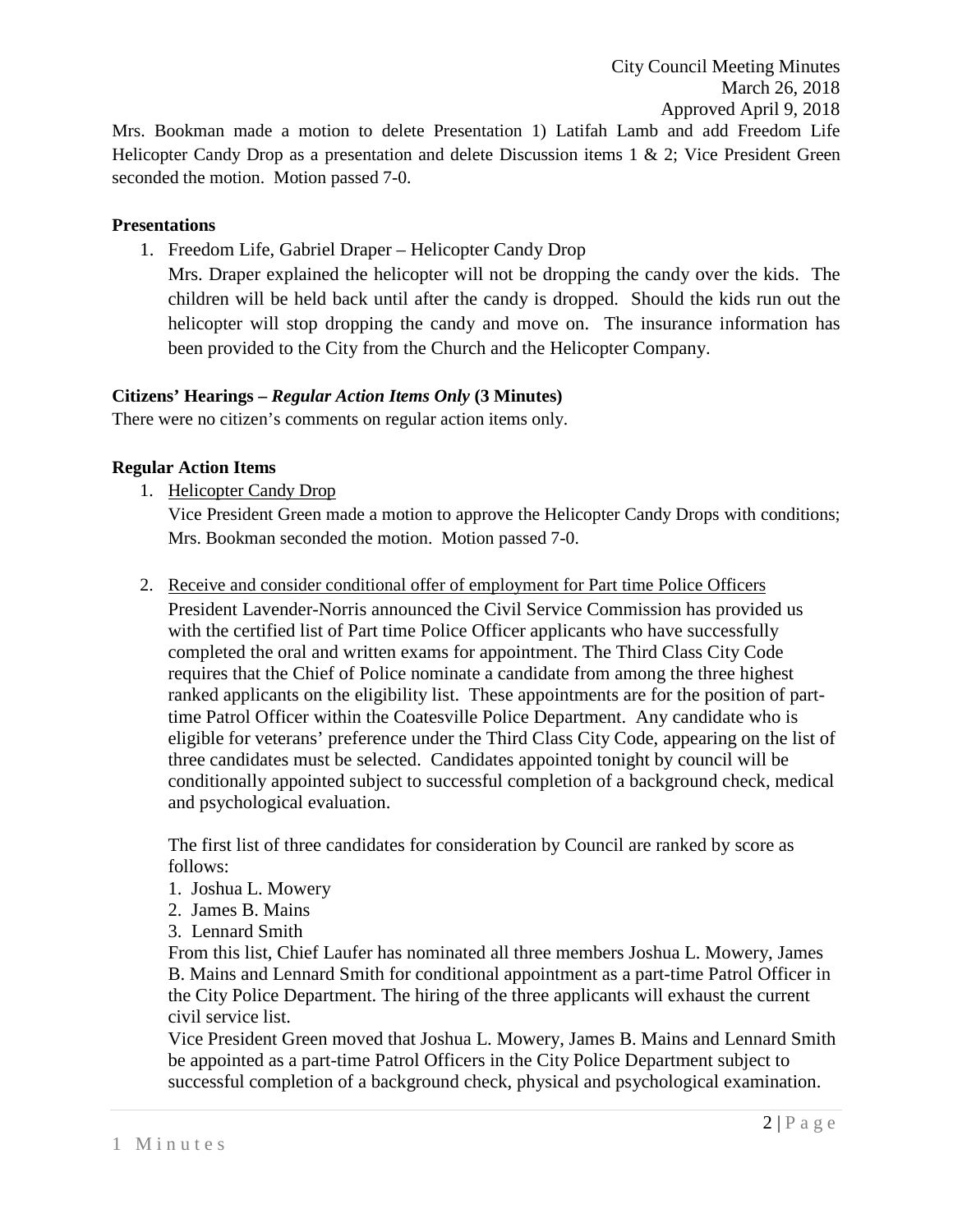City Council Meeting Minutes March 26, 2018 Approved April 9, 2018

Mr. Simpson seconded the motion. The motion carries and Joshua L. Mowery, James B. Mains and Lennard Smith are appointed as a Patrol Officer on a part-time basis, subject to successful completion of a background check, medical and psychological exam

## **Discussion Item**

1. Eagle Contract stipulations for trash/recycling not collected

Mr. Trio announced as per the contract on page 11, the City Manager has a right to impose a fine. Mr. Saites usually gets call and contacts Eagle Disposal to come out and comply. Vice President Green stated there are areas in the City where it is not enforced. Mr. Trio asked for a list of the locations to provide to Eagle Disposal.

## 2. PW Salt Shed Roof

Mr. Trio announced the salt shed is currently unsafe and in need of replacement. The roof/hut was purchased for \$8,000 as an emergency. The City will be submitting an RFP for the base walls and foundation with an estimated cost of \$20 – 25k.

#### **Solicitors Report**

John Carnes announced:

- City Hall renovation project is moving forward
- OIC  $22<sup>nd</sup> 5<sup>th</sup>$  Avenue submitted a conditional use hearing
- Fourth Avenue Project working to obtain Right of Way Agreements and Temporary Construction Agreements.
- The Zoning amendment for signage has been sent to the County.
- Assisted with various miscellaneous matters involving litigation and enforcement and has assisted the City in its interpretation of codes, rules and regulations and various personnel issues.

## **City Manager's Report**

Mr. Trio announced:

- On pace with the schedule on the City Hall Renovations
- CASD meeting tomorrow to discuss the LERTA
- Unity Day will be held on July 21, 2018 Finance working on the RFP
- Grand Prix will be held September 22, 2018
- Attended a Western Chester County Chamber meeting to provide an overview of the projects in the City.

Mr. Trio welcomed the new interim Council members.

# **Citizens' Hearings –** *Non-Agenda Items Only* **(3 Minutes)** Darrell Williams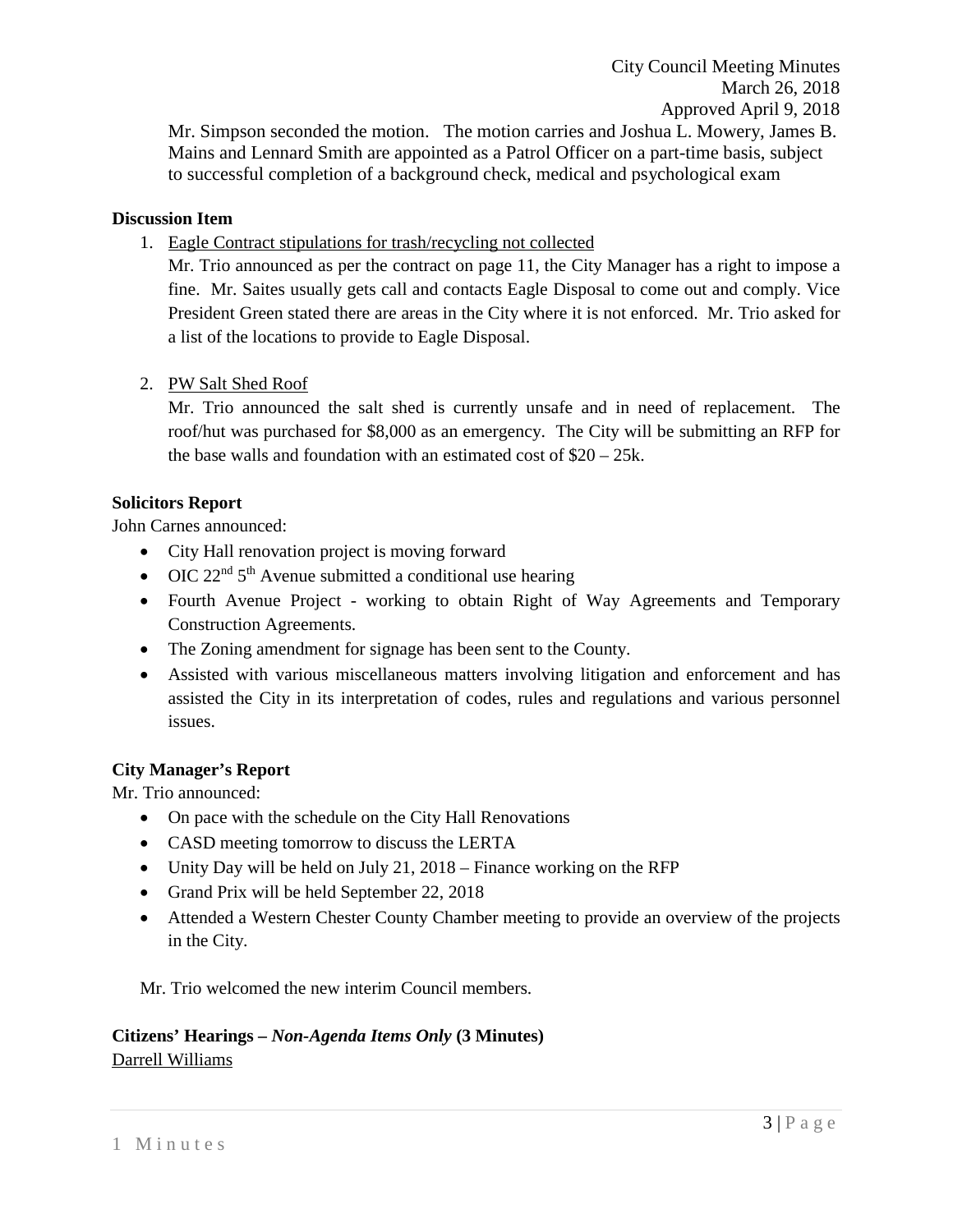Mr. Williams asked for speed limit signs around Ash Park. People fly up and down the streets. Chief Laufer suggested "Children at Play" signs. Mr. Williams suggested cameras in and around the parks. The activities in the parks is changing.

## Paul Evans

Mr. Evans congratulated the new council members. He asked for the Trust Fund documents. In a previous article John Carnes stated the City must reimburse the Trust Fund. There is no amount shown on the financial statement to be repaid.

## Paul Dodson

Mr. Dodson suggested reactivating the PAL program or maybe more programs for the youth. If we save one child it is worth it. The City should try to get the foot beat police officer back in the downtown area. Parking meters chase people away, people should nit have to pay to park in front of their homes.

## Sonia Huntzinger

Ms. Huntzinger announced the  $2<sup>nd</sup>$  Century Alliance will be holding an informational service Thursday morning.

## Diane Brownfield

Ms. Brownfield thanked Council for what is offered with Keystone to pay the real estate/trash bills. She asked if we are getting another Sweeps Officer.

Chief Laufer announced Operation Nighthawk. The operation was dedicated to late Trooper Kenton Iwaniec, who was killed in March 2008 when he was struck head-on by an impaired driver while heading home after leaving a shift at the Avondale barracks. He was 24. Since Iwaniec's death his family has led a passionate effort to spread awareness about the dangers of impaired driving. The family has also raised money to equip police with portable Breathalyzer units. On Saturday the Iwaniec family spoke to the police officers and state troopers who participated in the enforcement effort.

A cooperative police effort resulted in 47 Dui arrests on the first night and more on Saturday in Chester County as law enforcement took an aggressive stand against impaired driving with 'Operation Nighthawk."

A total of 150 officers participated in the specialized training and enforcement program across Chester County. The Iwaniec family donated a portable breathalyzer to the City of Coatesville. The have donated over 1,000 breathalyzers to various entities.

# **Special Events**

The special event was previously moved to action items.

## **Council Comments**

Mr. Williams thanked everyone for attending the meeting and welcoming her to City Council.